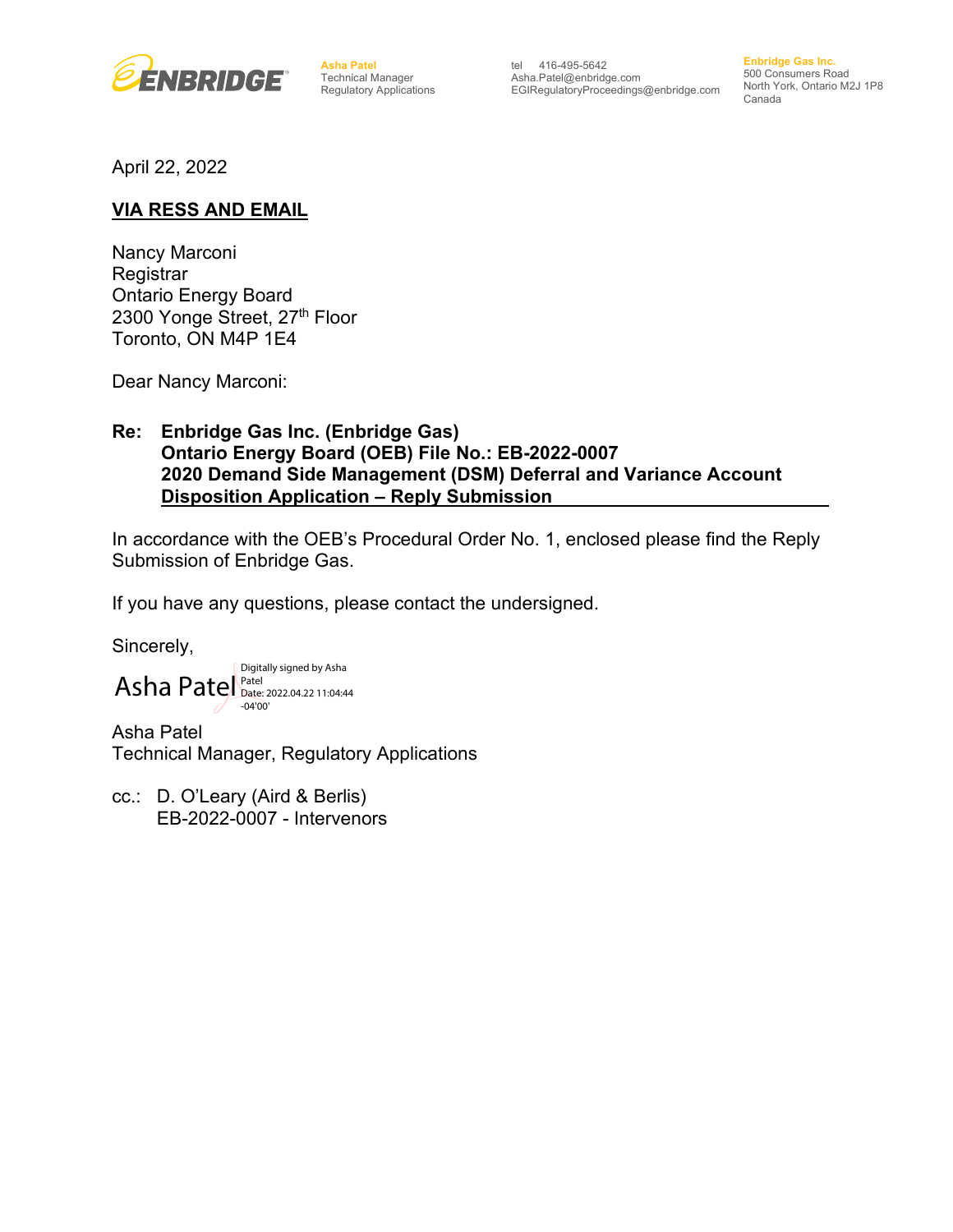#### **ONTARIO ENERGY BOARD**

**IN THE MATTER OF** the *Ontario Energy Board Act*, 1998, S.O. 1998, c. 15, Schedule. B, as amended;

**AND IN THE MATTER OF** an application by Enbridge Gas Inc. for concerning disposition of 2020 Demand Side Management Deferral and Variance Accounts

## **REPLY SUBMISSION OF ENBRIDGE GAS INC.**

 $\overline{a}$ 

 $\overline{a}$ 

## **Aird & Berlis LLP**

Barristers and Solicitors Brookfield Place Suite 1800, Box 754 181 Bay Street Toronto, Ontario M5J 2T9

#### **Dennis M. O'Leary**

Email: [doleary@airdberlis.com](mailto:doleary@airdberlis.com)

Tel: 416-863-1500 Fax: 416-863-1515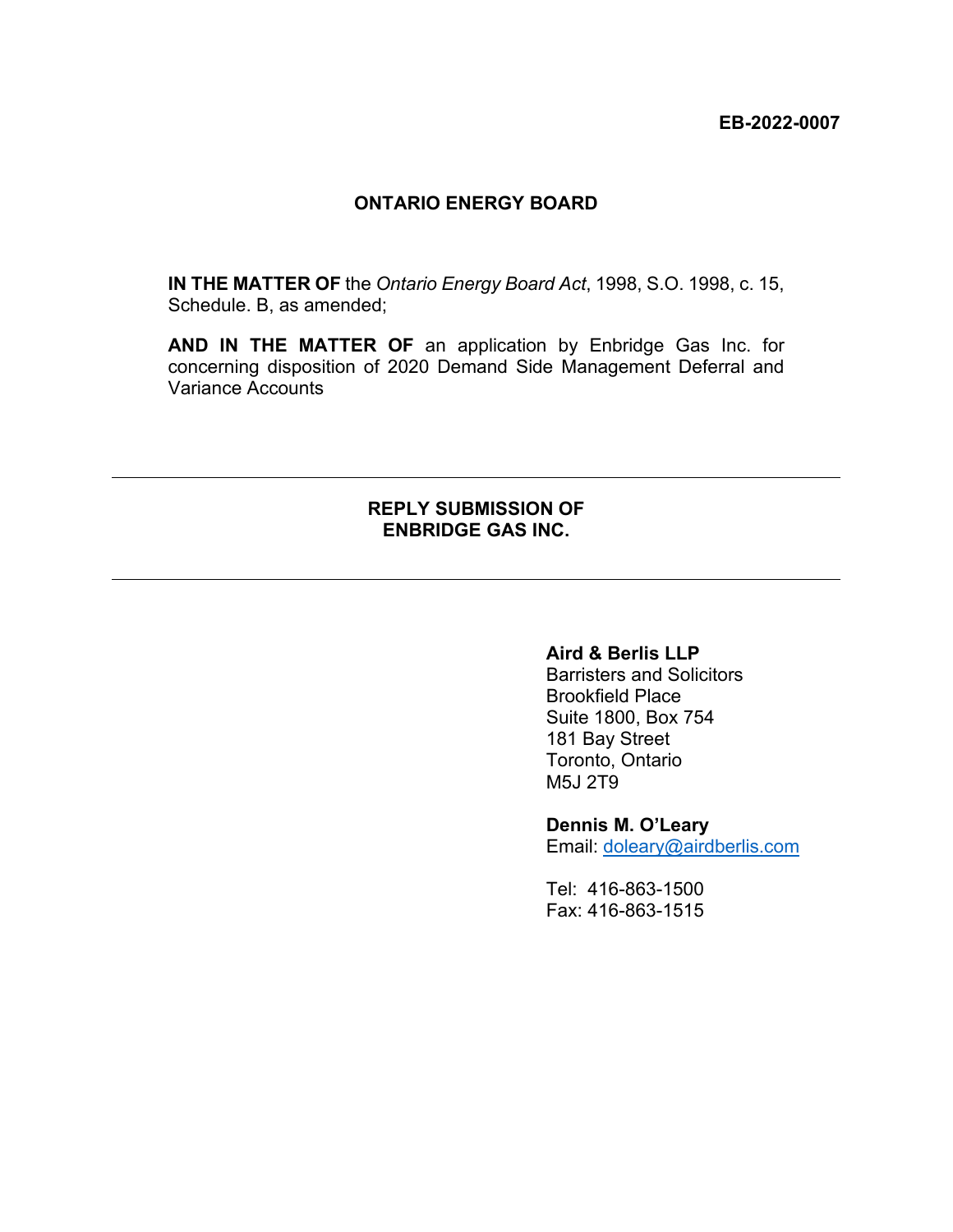# **TABLE OF CONTENTS**

# Page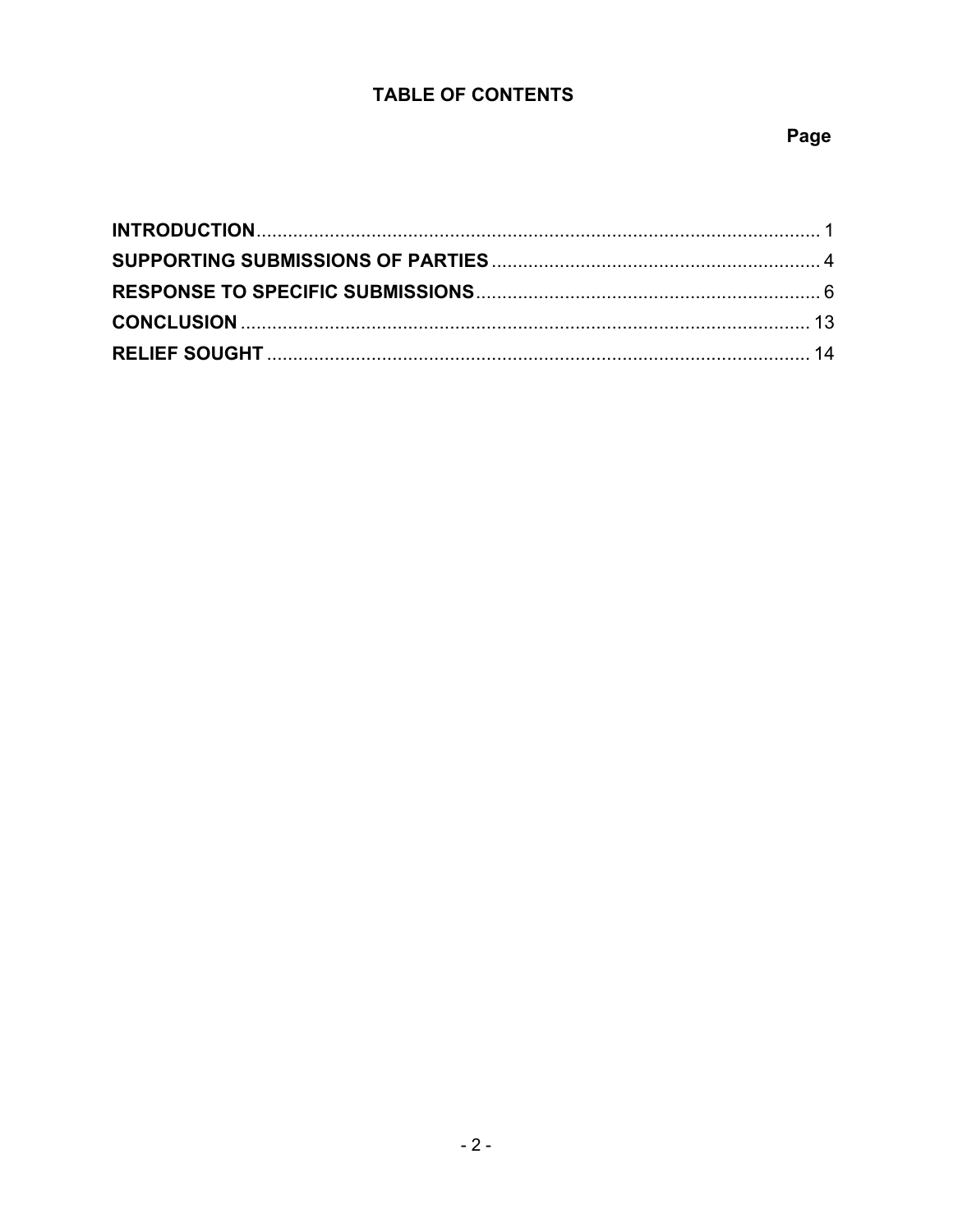## <span id="page-3-0"></span>**INTRODUCTION**

- 1. This is the reply submission of Enbridge Gas Inc. ("**Enbridge Gas**") or the ("**Company**") to the submissions made by the various parties in this proceeding.
- 2. As noted by the OEB in Procedural Order #1 ("**PO.1**") dated February 25, 2022 at

page 2:

*With respect to the scope of this proceeding, the OEB will not consider any issues*  related to future DSM programs or plans as they are being addressed as part of *Enbridge Gas's application for Multi-Year Natural Gas Demand Side Management Plan 2022 to 2027, EB-2021-0002. The OEB will not consider any matters related to the 2015-2020 DSM Guidelines that are not directly related to the determination of the disposition and allocation of the 2020 account balances. The OEB also notes that the balances in the DSM Incentive Deferral Account and the LRAM Variance Account have been reviewed by the Evaluation Contractor as part of OEBcoordinated evaluation, measurement and verification process and as such, the OEB expects its review of these accounts to be a mechanistic process*.

3. The Company notes that several of the submissions made relate to matters which are more properly the subject of the current Framework and 2023-2027 DSM Multi-Year Plan Application (EB-2021-0002) (the "**Multi-Year Application**") and are out of scope for this proceeding being comments about evaluation, monitoring and verification ("**EM&V**") protocols. Submissions about what matters the evaluation contractor ("**EC**") should or should not render opinions about is something that should be raised in the Multi-Year Application. The work by the EC in this proceeding is complete and its report has been filed and is the basis upon which Enbridge Gas and all parties to this proceeding, including OEB Staff, have supported the clearance through to rates of the proposed amounts. This being said, the Company feels compelled to respond to the several comments made by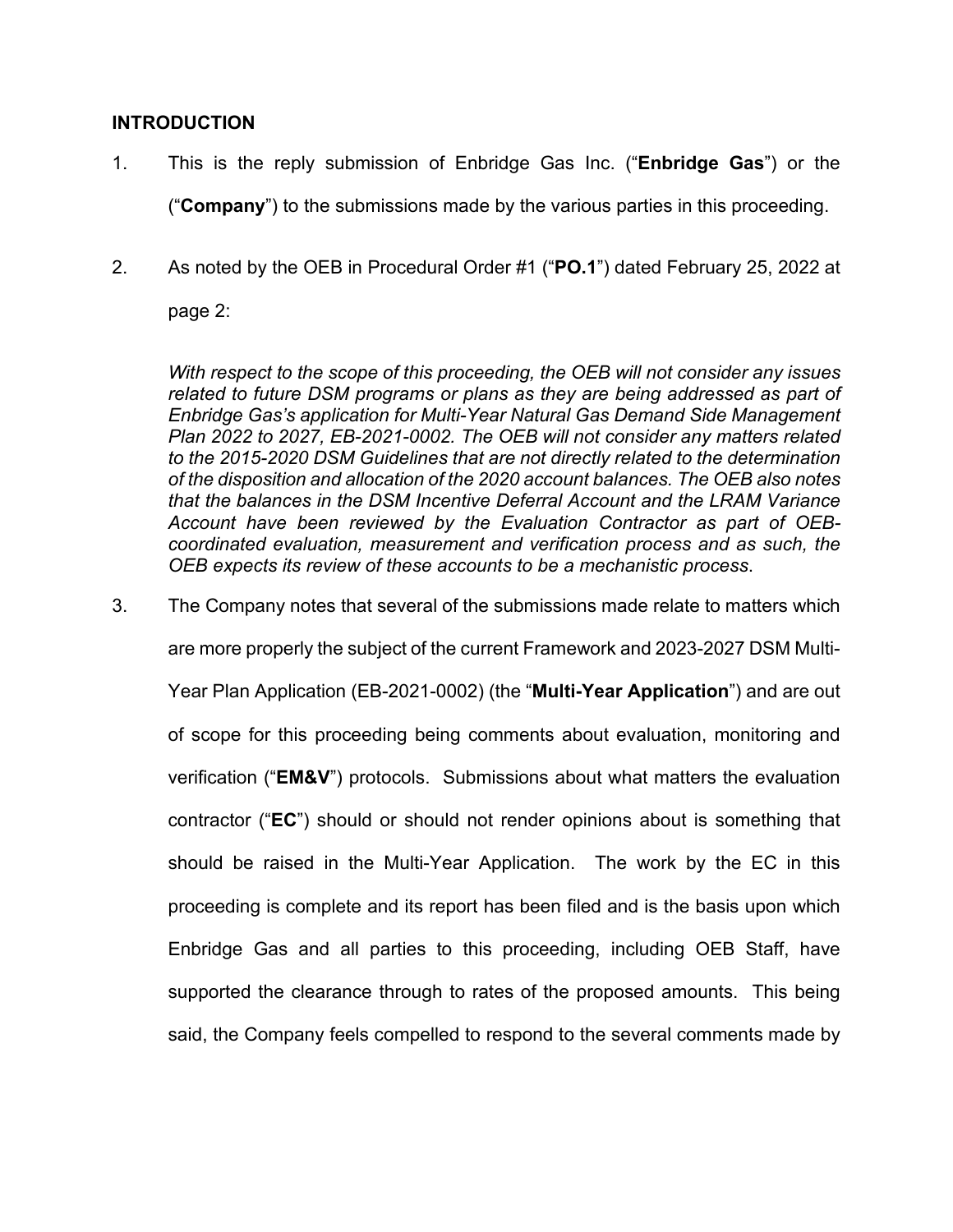certain parties about the lack of the EC rendering an opinion in respect of the DSMVA.

- 4. This proceeding involves an Application for the approval of the amounts recorded in the three 2020 DSM Deferral and Variance Accounts established by the OEB for the Enbridge Gas Distribution ("**EGD**") and Union Gas ("**Union**") rate zones and the clearance of same through to rates.
- 5. The Company notes that the EM&V process was once again led by OEB Staff. They had the assistance of Mr. Chris Neme, Energy Futures Group, and Jay Shepherd, Shepherd Rubenstein Professional Corporation. As well, two independent experts were appointed to the Evaluation and Audit Committee ("**EAC**"), Ted Kesik, Knowledge Mapping Inc. and Robert Wirtshafter, Wirtshafter Associates Inc.<sup>1</sup> The EAC also included representatives from the Independent Electricity System Operator ("**IESO**") and the Ministry of Energy, as an observer[2.](#page-4-1) Together with representation from the Company, these parties made up the EAC.
- 6. Enbridge Gas submits that two of the objectives sought by the OEB with its establishment of this formalized EM&V process, which is overseen by OEB Staff, includes ensuring that there is a thorough independent review of DSM results and to resolve questions and issues as much as possible prior to a Clearance Application. It is for this reason that the OEB made the statement which was identified above in PO.1.

<span id="page-4-0"></span><sup>1</sup> Ex. A, Tab 3, Schedule 1, page 3,para 5.

<span id="page-4-1"></span><sup>2</sup> OEB Staff submission, April 8, 2022, page 1.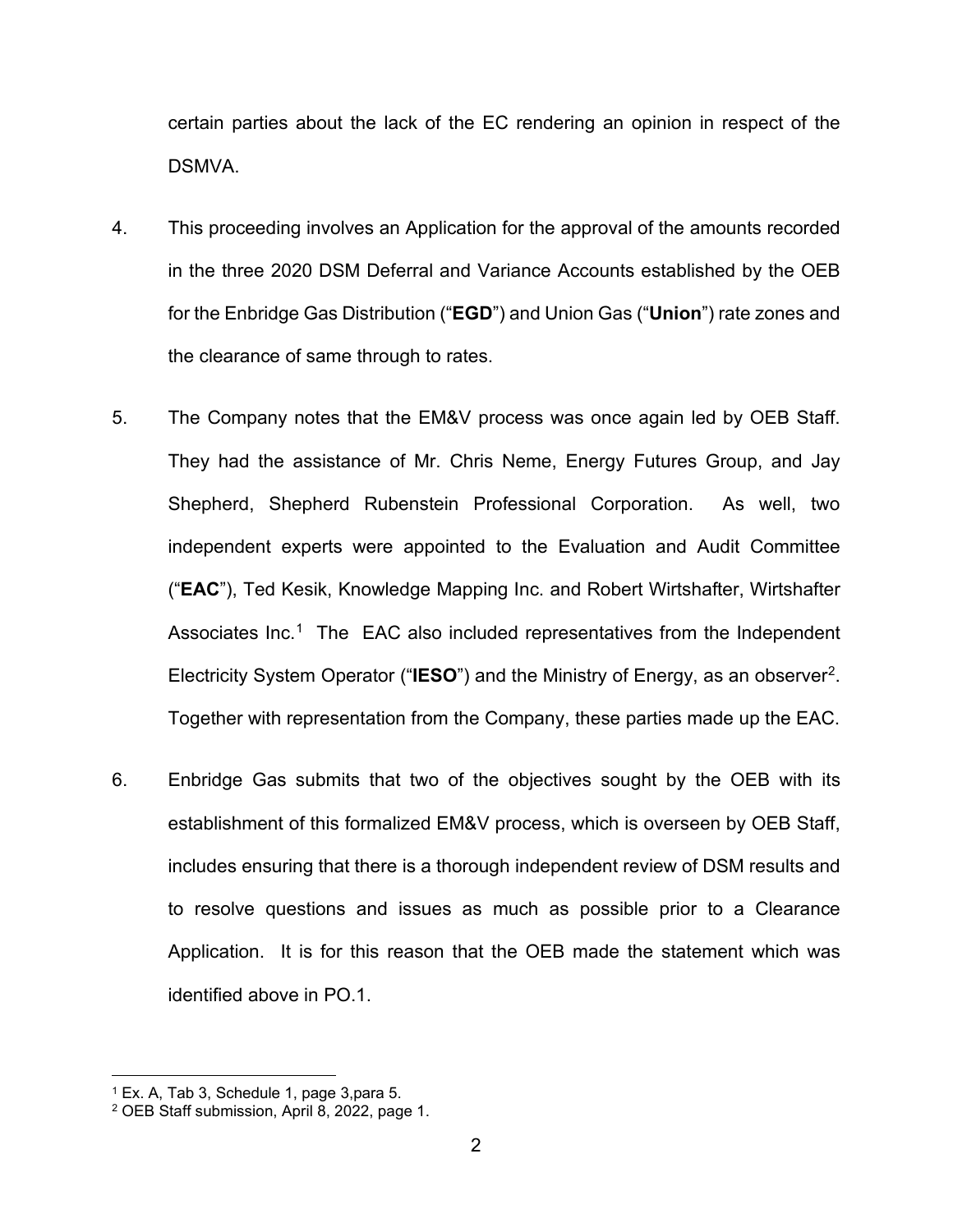- 7. As noted in the pre-filed evidence<sup>3</sup>, the methodologies used by Enbridge Gas to determine the amounts recorded in the applicable accounts for the 2020 DSM Program Year for each of the EGD and Union rate zones were guided by the DSM Framework and Guidelines<sup>4</sup>, the OEB's Decision and Order and Revised Decision and Order on the EGD and Union 2015-2020 DSM Plans<sup>5</sup>, the OEB Mid-Term Review of the DSM Framework $6$  and prior clearance application decisions. The Company's DSM results and supporting information was then subject to the OEB mandated EM&V process overseen by OEB Staff with the direct involvement of the EAC and the independent EC.
- 8. For the purposes of the EM&V process, OEB Staff selected DNV (DNV GL Energy Insights USA, Inc. f/k/a KEMA Inc.) as the independent EC. The EC prepared the 2020 Verification Report which provided the EC's opinions and conclusions regarding the amounts of energy savings, lost revenue, shareholder incentive amounts and cost effectiveness for the DSM programs offered by Enbridge Gas in 2020.<sup>[7](#page-5-4)</sup> The Report also included several findings and recommendations for future consideration. [8](#page-5-5)

<span id="page-5-0"></span> $3$  Ex. A, Tab 3, Schedule 1, pages 4 & 5

<span id="page-5-1"></span><sup>4</sup> EB-2014-0134, Report of the Board, DSM Framework for Natural Gas Distributors (2015-2020) (December 2022, 2014 and Guidelines) ("**DSM Framework**").

<span id="page-5-2"></span> $5$  EB-2015-0029/0049, Decision and Order, January 20, 2016 and Revised Decision and Order, February 24, 2016.

<span id="page-5-3"></span><sup>6</sup> EB-2017-0127/0128, Report of the Ontario Energy Board – Mid-Term Review of the Demand Side Management ("**DSM**") Framework for Natural Gas Distributors (2015-2020), November 29, 2018 ("**Mid-Term Review**").<br><sup>7</sup> 2020 Natural Gas Demand-Side Management Annual Verification Report, Ontario Energy Board

<span id="page-5-4"></span><sup>(</sup>December 2, 2021) [https://www.oeb.ca/sites/default/files/2020-Natural-Gas-Demand-SideManagement-](https://www.oeb.ca/sites/default/files/2020-Natural-Gas-Demand-SideManagement-Annual-Verification-Report.pdf)[Annual-Verification-Report.pdf](https://www.oeb.ca/sites/default/files/2020-Natural-Gas-Demand-SideManagement-Annual-Verification-Report.pdf) (the "**Report**")

<span id="page-5-5"></span><sup>8</sup> Report, section 10.A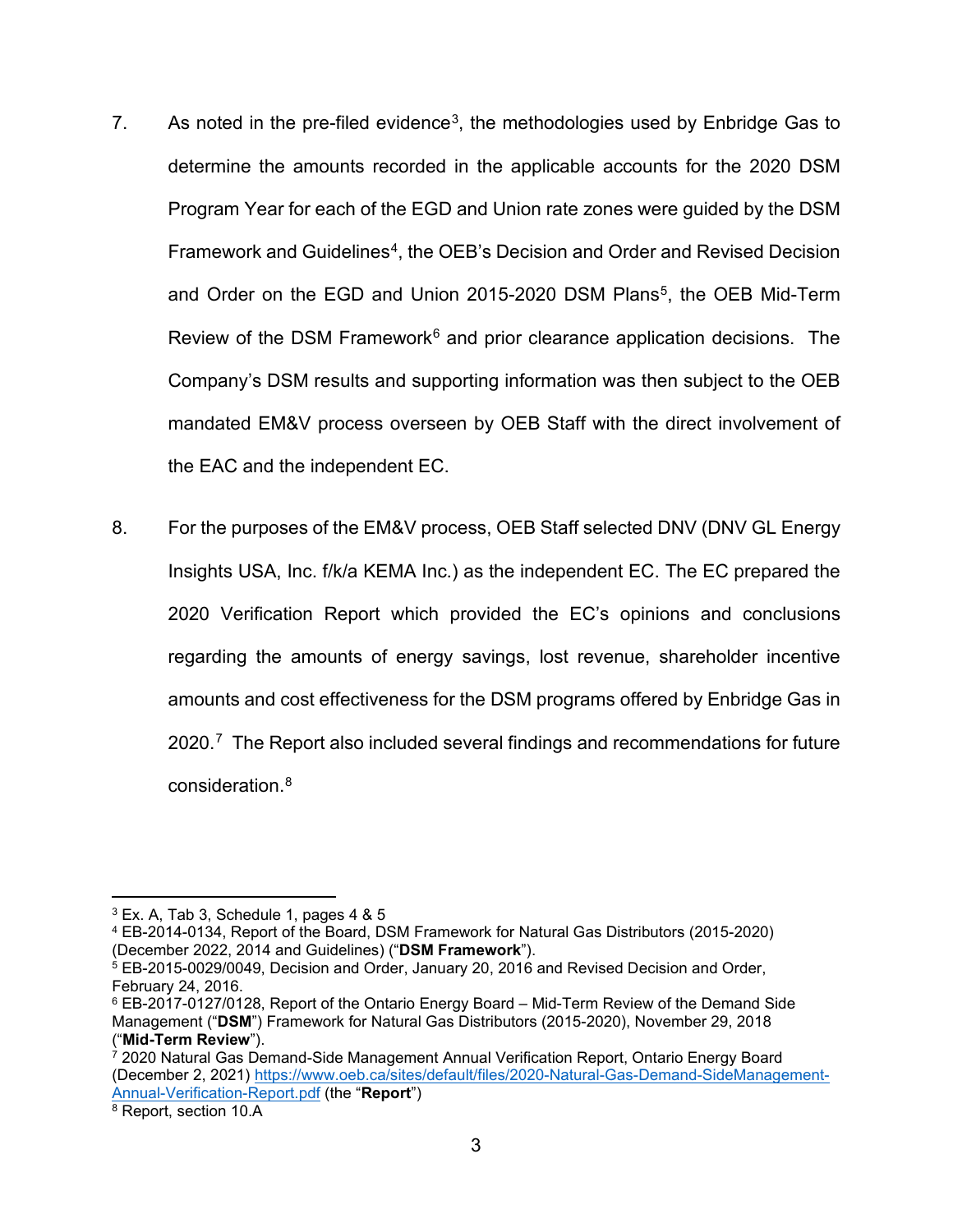- 9. The 2020 DSM-Related Deferral and Variance Account Balances, which are the subject of this Application, and which are proposed for disposition are consistent with the EC's opinion on energy savings, lost revenue, shareholder incentive amounts and cost effectiveness. The amounts sought for recovery by Enbridge Gas are specifically repeated under the sub-heading "Relief Sought" below. It should be noted that these account balances as presented do not include interest calculated to the date of disposition. Interest will be accrued up to the disposition date in accordance with the applicable accounting orders. This will be reflected in the draft rate order filed following the OEB's decision in this proceeding.
- 10. The specifics of Enbridge Gas' proposed allocation of 2020 DSM-Related Deferral and Variance Account balances to rate classes, disposition methodology and unit rates for disposition were set out in the pre-filed evidence at Exhibit B, Tabs 1-3 for the EGD rate zone and at Exhibit C, Tabs 1-3 for the Union rate zones. As noted by OEB Staff, the allocation of amounts proposed for disposition are consistent with the DSM Framework and past practices<sup>9</sup>.

#### <span id="page-6-0"></span>**SUPPORTING SUBMISSIONS OF PARTIES**

11. Given the extensive review of the Company's DSM activities and results in 2020 by the EC and EAC, and with the Company accepting the conclusions of the EC and proposing the clearance of the amounts accepted by the EC as being

<span id="page-6-1"></span><sup>9</sup> OEB Staff Submission April 8, 2022, page 5.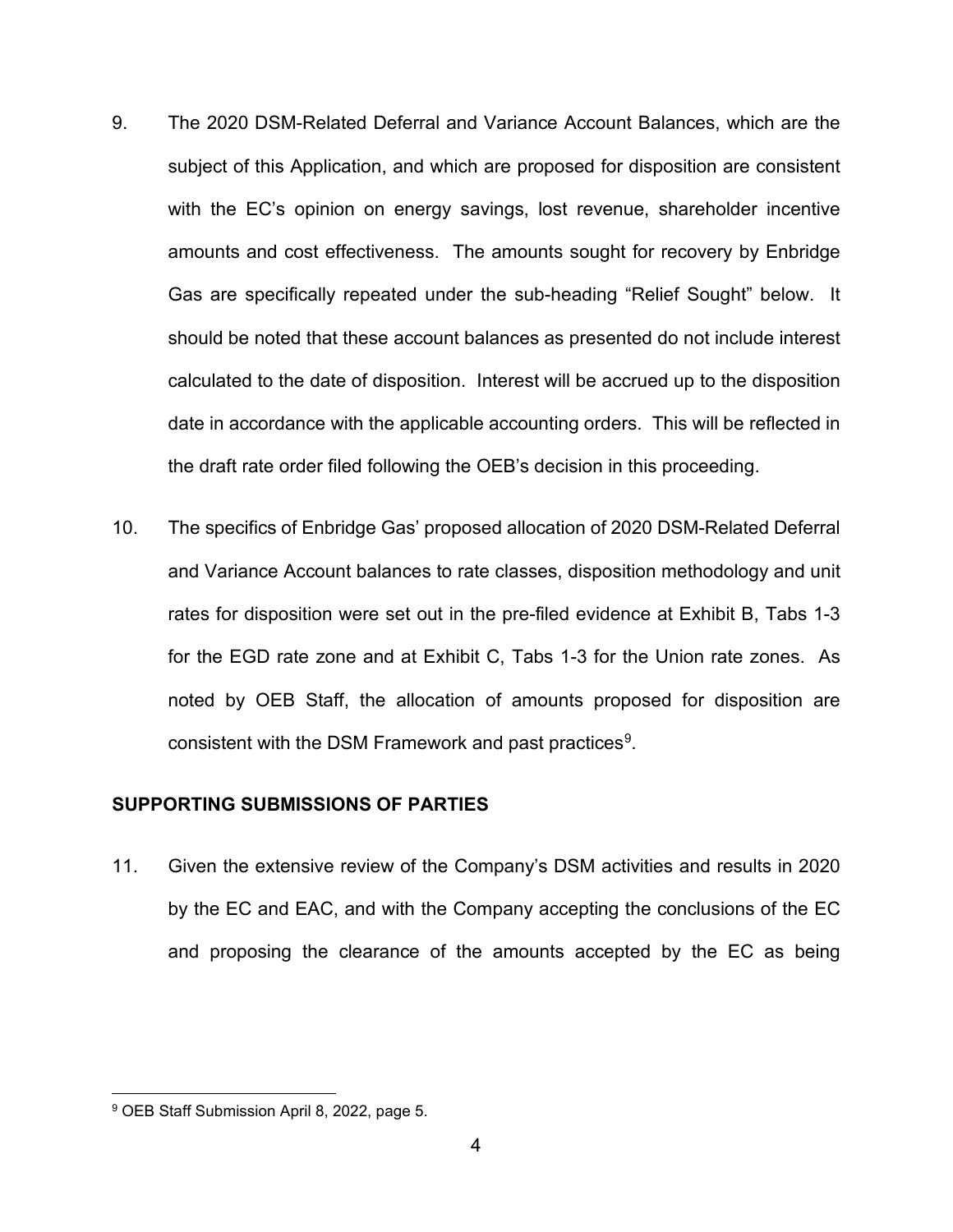appropriate, Enbridge Gas submits that it is not surprising that OEB Staff stated

the following at page 5 of their April 8, 2022 submission:

"OEB Staff submits that the proposed DSMVA, DSMIDA, and LRAMVA account balances have been calculated consistent with the OEB's 2015-2020 DSM Guidelines and the EC's 2020 Annual Verification report.

OEB Staff supports the request to dispose of the DSMVA balance, including the underspend noted above and the adaptive thermostat program expenditures of \$983,916 in the legacy Union rate zone, consistent with the OEB's guidance in the DSM Mid-Term Review Report. The adaptive thermostat program was approved by the OEB as part of the Mid-Term Report to transition from a pilot to a full program commencing with the 2019 program year. As the direction to transition to a full program was provided as part of the OEB's Mid-Term Report and not through a Decision and Order the program budgets are not currently included in rates. OEB Staff notes that this is the second application in which Enbridge Gas is seeking recovery for these incremental program costs. As part of last year's DSM DVA application, Enbridge Gas received approval of the 2019 program year costs of \$550,816 as it ramped up the program and adjusted the design as it gained experience. The 2020 program costs and results reflect the program maturing closer to its fully effective state as Enbridge Gas has built on lessons learned. OEB Staff has no concerns with the costs incurred in 2020.

OEB Staff submits that the allocation and disposition methodologies are appropriate and supports the common disposition methodology proposed for the EGD and Union Gas rate zones, consistent with the approach used by the OEB in the last DSMVA clearance proceeding".

12. In addition to OEB Staff, none of the intervenors which have filed submissions oppose the acceptance by the OEB of the amounts recorded in the various DSM deferral and variance accounts and none oppose these amounts being cleared through to rates as proposed by Enbridge Gas. CME stated that it takes no issue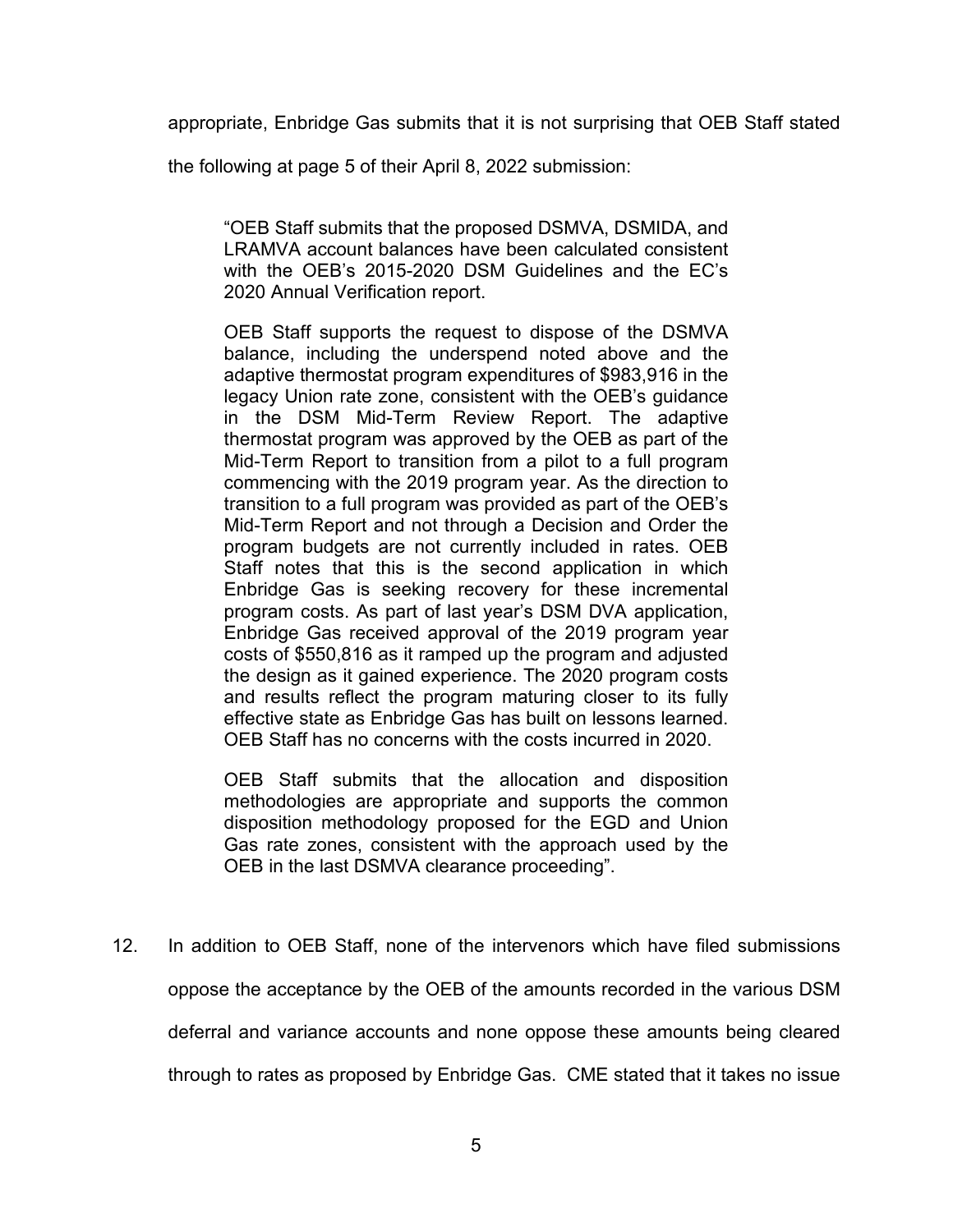with EGI's application or its requested relief.<sup>10</sup> Energy Probe stated in its submission that it accepts the amounts set out in the various deferral and variance accounts and the proposed disposition.<sup>[11](#page-8-2)</sup> IGUA stated that it takes no objection to clearance of the DSM related balances proposed by Enbridge Gas herein.<sup>[12](#page-8-3)</sup> Pollution Probe recommended that the OEB approve the amounts requested by Enbridge Gas and that it would be unfair to hold up the clearance of these accounts while additional verification was conducted [specifically with reference to the DSMVA].<sup>13</sup> Finally, SEC proposes that the OEB approve the clearance of the balances as proposed, but on an interim basis.<sup>14</sup> Enbridge Gas responds to this specific submission under a separate heading below.

13. The Company therefore notes that there is no opposition to the OEB accepting the amounts set out in the various DSM deferral and variance accounts and for the clearance of same through to rates as proposed by Enbridge Gas.

#### <span id="page-8-0"></span>**RESPONSE TO SPECIFIC SUBMISSIONS**

#### *The DSMVA*

14. Two parties, Pollution Probe and IGUA, express concern about the extent to which the EC undertook a review of the amounts recorded in the DSMVA. Enbridge Gas notes that no party identified any specific issue of concern and that there is no evidence nor any suggestion that the amounts recorded are inaccurate or

<span id="page-8-1"></span><sup>10</sup> CME Submission, April 13, 2022, page 2.

<span id="page-8-2"></span><sup>11</sup> Energy Probe Submission, April 8, 2022, page 3.

<span id="page-8-3"></span><sup>12</sup> IGUA Submission, April 13, 2022, page 2.

<span id="page-8-4"></span><sup>13</sup> Pollution Probe Submission, April 13, 2022, page 6.

<span id="page-8-5"></span><sup>14</sup> SEC Submission, April 13, 2022, page 3.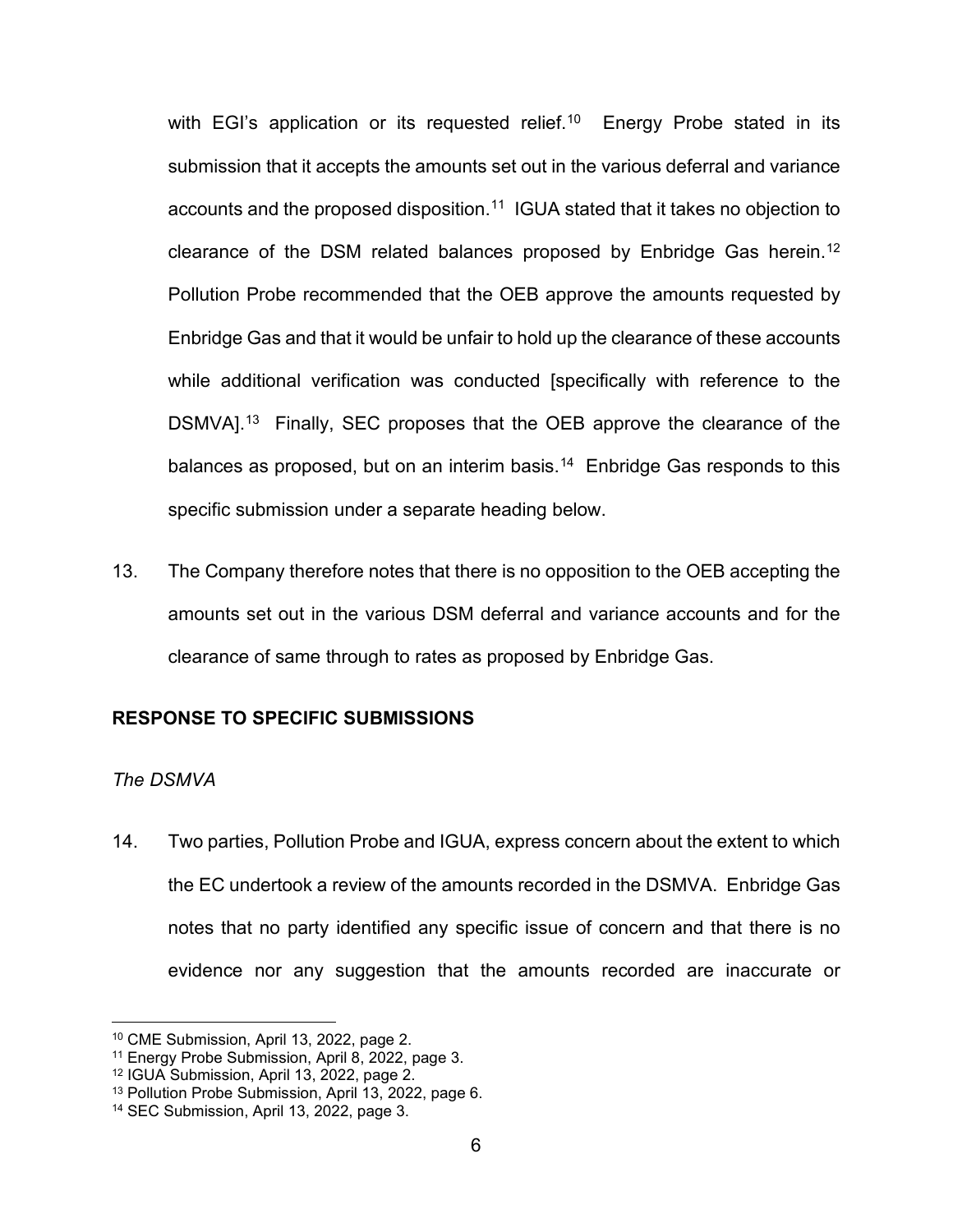inappropriate. The one difference between the budget underspend set out in Table 1-3 on page 6 of the Report (i.e. the DMV Annual Verification Report) of \$11,360,959 and the underspend set out in Table 9-9 of the Enbridge Annual Report of \$9,860,959, as both SEC and OEB Staff noted, is due to the fact that the OEB approved budget for legacy Union DSM programs did not include funding for residential adaptive thermostats. This program offering was directed by the OEB in the Mid-Term Review and was therefore not included in the original budget. Monies for this program offering were therefore never added to rates. It is therefore appropriate to account for this at this time. SEC requested that Enbridge Gas confirm this in their reply submission. The Company confirms that this is in fact the case.

- 15. To the suggestion by Pollution Probe that there is a lack of transparency in stakeholder engagement during the audit and evaluation process, the Company submits that this is most unfair. The EM&V process is already a costly and time consuming exercise which involves numerous parties and oversight by OEB Staff. The Company questions the value of including more stakeholder representatives specifically on the EAC as this will only make the process that much more complicated, costly and time consuming. The Company notes that few of the stakeholder groups have the appropriate experience and expertise to add value to the EAC. Enbridge Gas submits that with its annual report, the EC's verification report and the involvement of the EAC, there is full and complete transparency.
- 16. In terms of those submissions that noted that the EC did not render an opinion in respect of the DSMVA in 2020. The amounts recorded in the DSMVA are strictly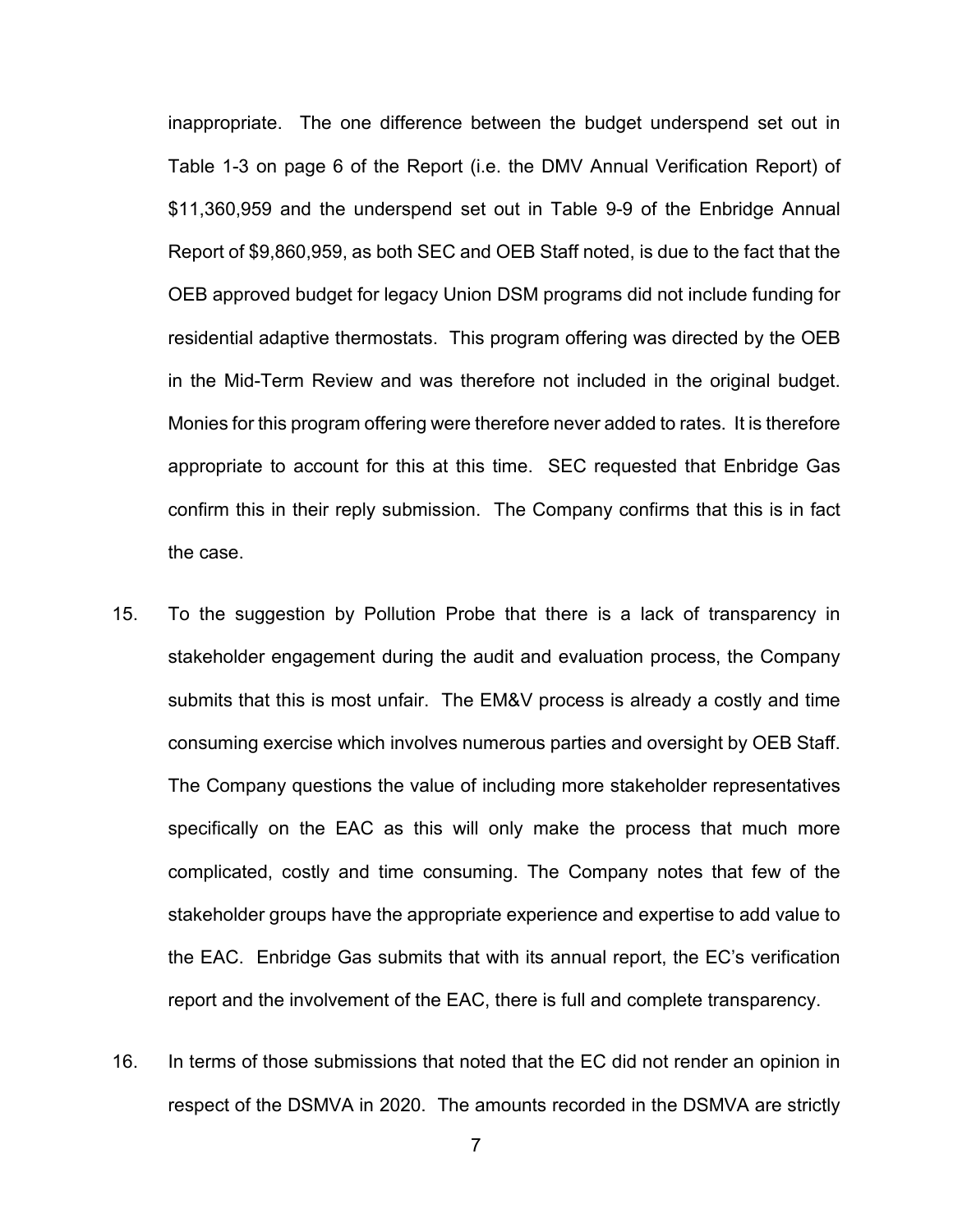mathematical being the difference between the amounts recovered in rates and the amounts actually spent by the Company, with the exception of the adaptive thermostat program offering in the legacy Union rate zones. The Company agrees with the submission by SEC at page 2 which notes that as a result of the books of the Company being subject to financial audit by recognized accounting firms, SEC agrees with the EAC that an opinion from the EC on the DSMVA balance is not required.

- 17. In the 2019 DSM Deferral and Variance Account Clearance Application (EB-2021- 0072), similar concerns were raised about the extent of review by the EC of the DSMVA balances. The Company notes that in that proceeding the OEB Decision found the following: "The OEB selected the EC and determined the scope of the review with input from the OEB's Evaluation Advisory Committee. At this juncture, the OEB will not require an audit of Enbridge Gas's DSMVA balances as part of the EC's scope of work."[15](#page-10-0)
- 18. It should be recalled that the review by the EC is undertaken on a completely independent basis. Enbridge Gas does not direct the EC about precisely what matters it will review in detail and opine upon. The EC and OEB Staff make the decisions, with input from the Company, about areas where it will add value and the information and documentation that it needs the Company to produce. The EC then generates a report based upon its judgment. Whether stakeholders should have the ability to ask the independent EC interrogatories on its report is a matter

<span id="page-10-0"></span><sup>15</sup> EB-2021-0072, OEB Decision and Order June 24, 2021, page 6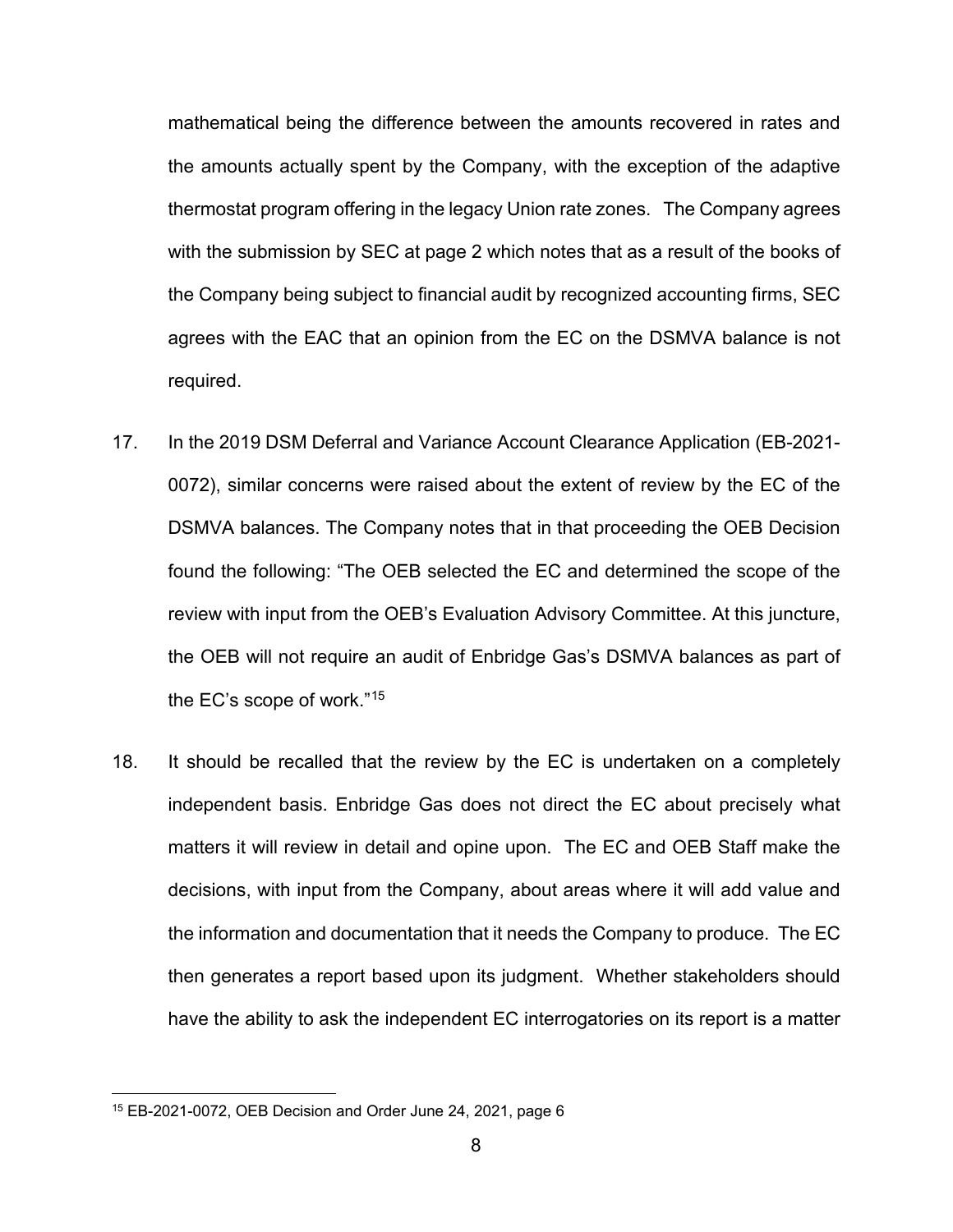that is beyond the control of the Company given that the EM&V process is chaired and overseen by OEB Staff. This being said, the fact that some parties believe that the EC did not undertake what is in effect an audit review of the DSMVA balances does not mean that the EC's work was inadequate nor that the amounts that were recorded are in any way unreliable.

#### *SEC's Proposal that Approval be Granted on an Interim Basis*

- 19. SEC has proposed that the OEB approve the balances in the various deferral and variance accounts but that the OEB order their clearance on an interim rather than a final basis. SEC points to a December 29, 2021 report by the EC which involved a review of the E-Tools Calculator. SEC notes that this report has not yet been made public. SEC states that the report concluded that the E-Tools model estimates for savings are in some instances higher than the actual savings observed through a "rigorous billing analysis". [16](#page-11-0) SEC further notes that the EC was unable to identify the reasons for this overestimation and therefore a Phase 2 study has commenced.
- 20. Enbridge Gas submits that the amounts recorded in the various deferral and variance accounts in this Application should be approved and cleared through to rates on a final, not an interim basis. There are a number of reasons for this. First, there is no evidence in this proceeding which supports what SEC has submitted. Not only are the findings of this report not mentioned anywhere in evidence, there is not even any reference to this study in the evidence. Second, Enbridge Gas has

<span id="page-11-0"></span><sup>16</sup> SEC Submission, April 13, 2022, page 2.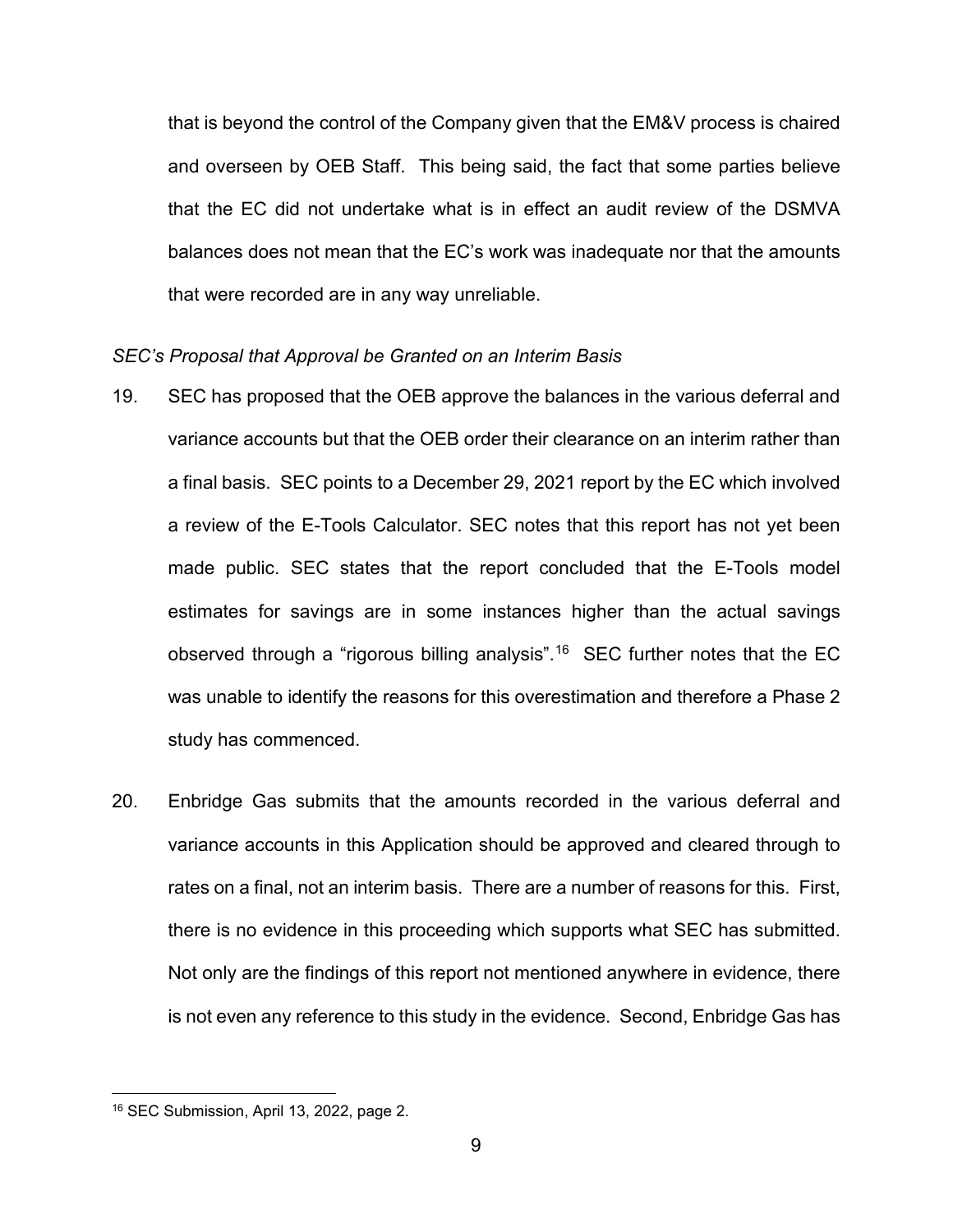concern about making comparisons between the E-Tools Calculator which, as SEC notes is a complex spreadsheet based model that has been used for many years, and a "rigorous billing analysis". The Company has on numerous occasions expressed concern about the reliability of billing analysis given that many independent factors can impact gas usage beyond DSM program offerings.

- 21. As the report in question is not in evidence, the Company will avoid the temptation of referencing language from the report at this time. However, what is clear from the submissions of SEC is that SEC acknowledges that the results of DNV's work are preliminary and thus the need for a further phase to the work. Intuitively, the additional work could make the actual performance of the E-Tools model better or worse than the preliminary numbers. The findings in the Phase 2 study may therefore determine that the prior report was in error and/or that more study is required. It is also possible that the Company will have concerns with the reports and seek an opportunity to object and/or respond.
- 22. Further, procedurally what SEC proposes is problematic. It appears that SEC is suggesting that the OEB should, in effect, hold a second hearing to receive and consider the EC's further reports. As there is no evidence as to when the further report will be completed, the OEB cannot even issue a procedural order with timelines to deal with matters. Presumably the EAC and EC would need to reconvene to consider the impact of these reports and any proposed changes to savings verification amounts. Certainly Enbridge Gas should have an opportunity to respond and, possibly, file a report/study of its own responding to the EC's reports. This would lead to further EAC involvement and it is likely that other parties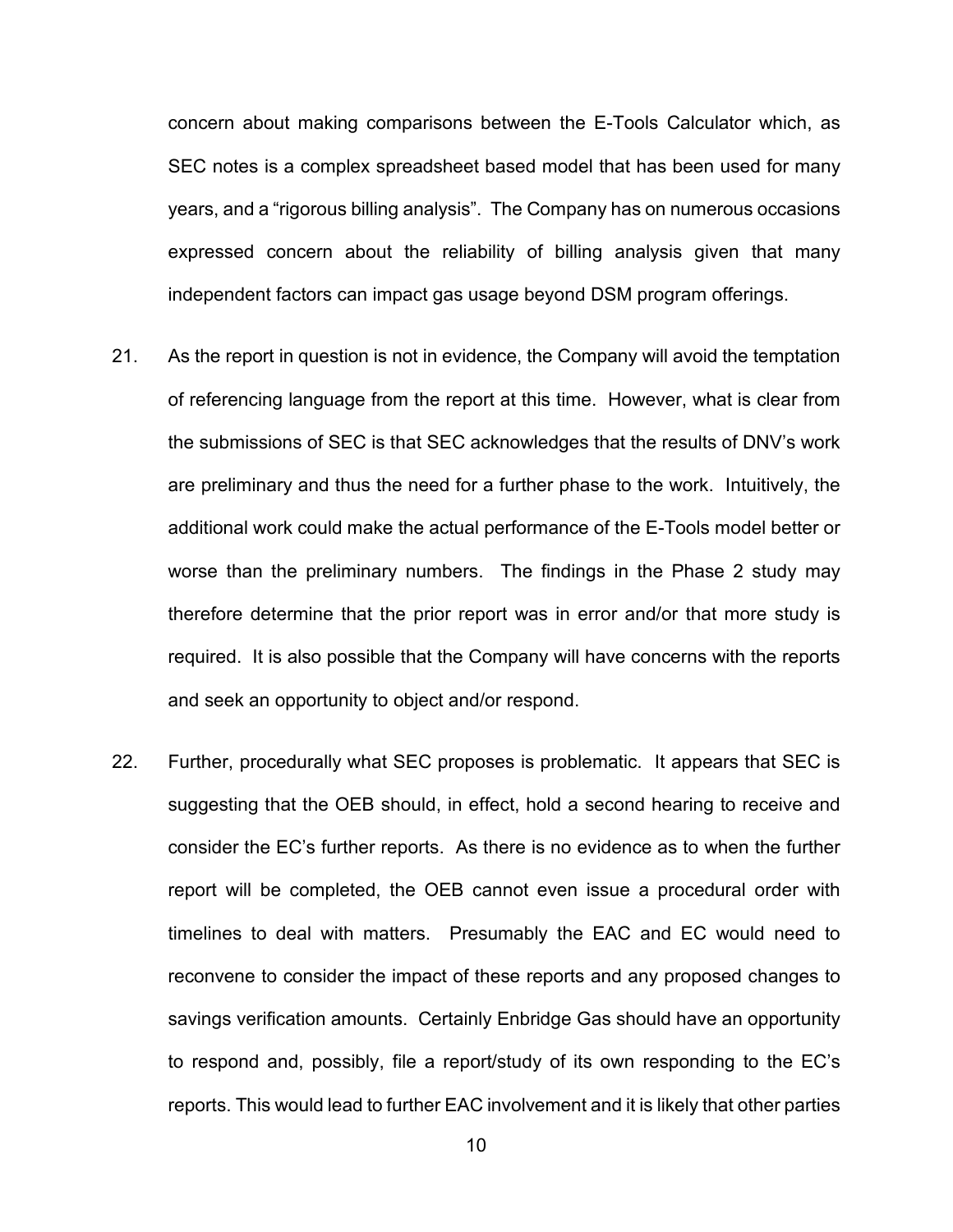will request being involved. Enbridge Gas believes that what SEC is proposing would essentially require the 2020 Program Year to be completely re-evaluated, reverified and reconsidered, first by the EC and EAC, and then again by the OEB for the purposes of issuing a final order at some distant time.

- 23. Enbridge Gas notes that if 2020 results are treated as interim, then the targets which have been generated for 2021 would also be treated as interim until the issues raised are possibly litigated and resolved, the timing of which is unknown.
- 24. Importantly, the Company questions the materiality of SEC's concern. There is of course no evidence of the impact, if any, on the amounts recorded in the DSMIDA and LRAMVA which could be the result of the preliminary work completed by the EC. SEC does not even try to justify the figure used in its argument; it has simply thrown out a figure that is completely unsupported. Enbridge Gas submits that SEC should have asked interrogatories on this subject on March 17, 2022, in accordance with the OEB's Procedural Order dated February 25, 2022. At a minimum, SEC should have asked about the extent to which the Company uses E-Tools to calculate the savings generated and thus its materiality.
- 25. The Company submits that as there is no evidentiary basis in this application to support what SEC proposes, something which SEC itself acknowledges at page 3 of its submission. What a party states in its argument is not evidence and cannot be relied upon for the purposes of making decisions and orders. SEC is in effect asking for the OEB to restart this proceeding, and potentially leave future proceedings in limbo, all without an evidentiary basis. The Company notes that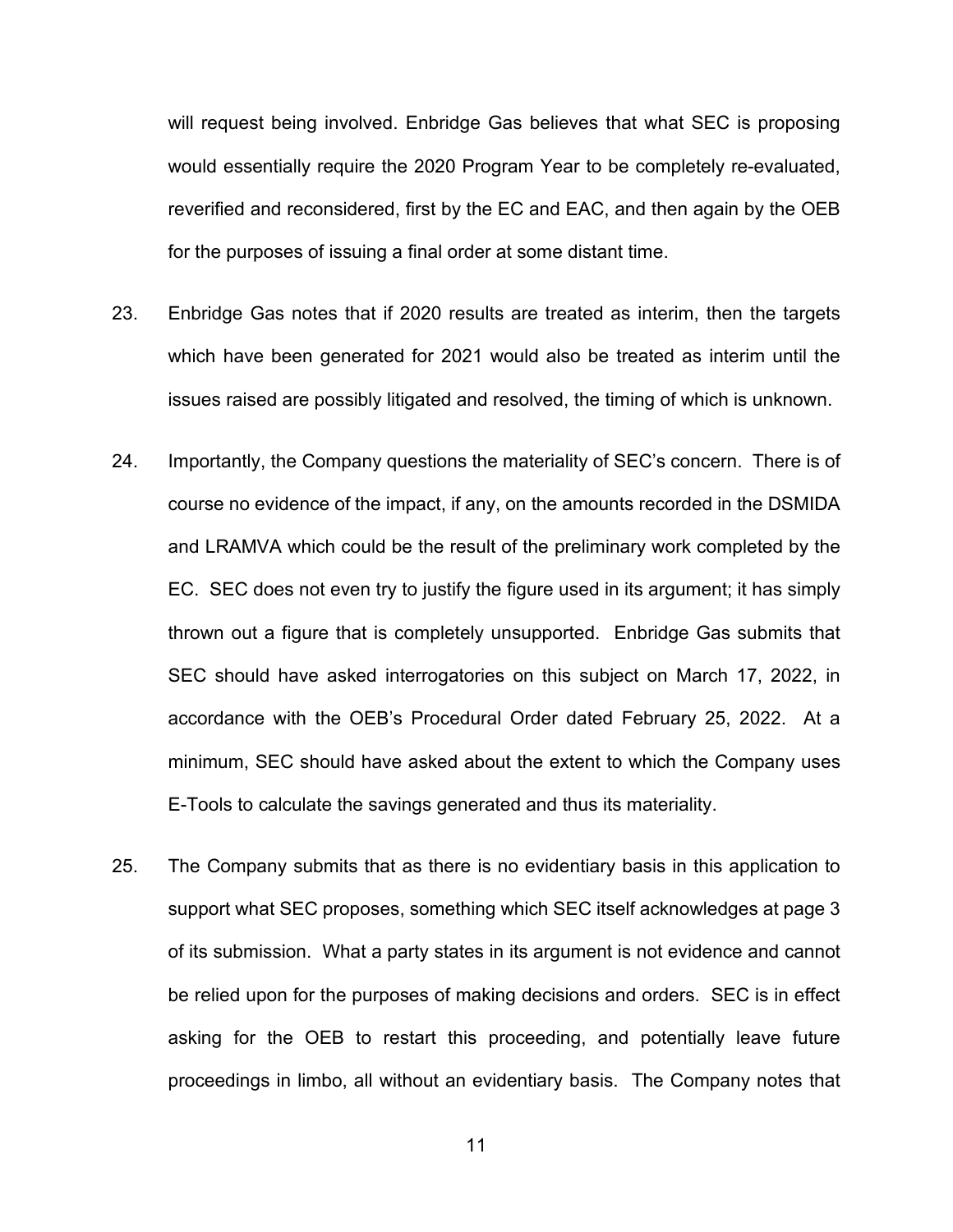the work of DNV in respect of E-Tools was also known by OEB Staff and yet it has submitted that the amounts reviewed and approved by the EC (which is also DNV) should be approved and cleared through to rates. The Company therefore submits that there is no evidentiary nor legal basis for the OEB to approve this Application on an interim basis. The approval and clearance order should be final.

## *IGUA Concern*

26. IGUA at page 2 of its submission, expressed concern in respect of the Union Rate T2 and Union Rate 100 Direct Access Large Volume Customer DSM Program ("**LV Program**") where approximately 20% of the amounts recovered from these customers in rates is consumed in evaluation and administrative activities and not returned to customers for investment in energy efficiency. IGUA submits that this is the case despite the fact that in 2020 there were no LV Program evaluation costs allocated to these rate classes. IGUA comes to this conclusion as a result of the response given by the Company to IGUA interrogatory  $2^{17}$  $2^{17}$  $2^{17}$  which included the following table:

|                              | Rate T <sub>2</sub> |               |               | <b>Rate 100</b>          |               | <b>Total</b> |
|------------------------------|---------------------|---------------|---------------|--------------------------|---------------|--------------|
| <b>Program Cost Elements</b> | <b>Budget</b>       | Actual        | <b>Budget</b> | Actual                   | <b>Budget</b> | Actual       |
| LV Program Incentives/       |                     |               |               |                          |               |              |
| Promotion                    | \$2,545,247         | \$2,159,336   | 604,753       | 762,312                  | \$3,150,000   | 2,921,648    |
| LV Program Evaluation        | 50,905              | \$            | 12,095        | $\overline{\phantom{0}}$ | 63,000        |              |
| LV Program Administration    | 635,908             | \$<br>308,087 | 151,092       | 108,764                  | 787,000       | 416,851      |
| DSM Portfolio Overhead (1)   | 310,612             | 236,395<br>¢  | 73,802        | 83,455                   | 384,414       | 319,850      |
| <b>Total Costs</b>           |                     |               |               |                          |               |              |
| (Excluding Low Income)       | \$3,542,673         | 2,703,818     | 841,741       | 954,531                  | 4,384,414     | 3,658,349    |

<span id="page-14-0"></span>(1) - Inclusive of allocation of portfolio evaluation costs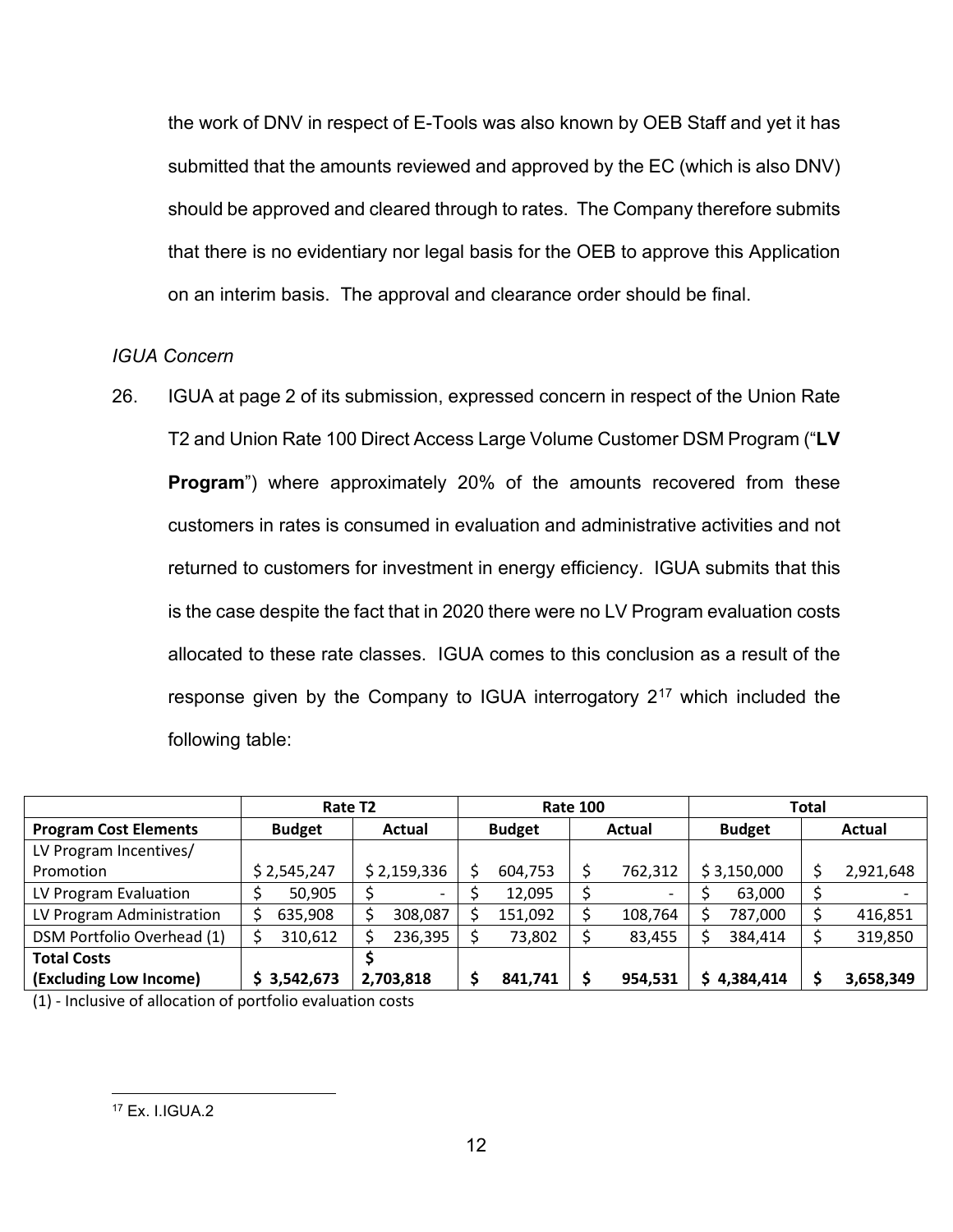- 27. The Company submits that IGUA's comment on there being "no LV Program evaluation costs" is erroneous. As noted in the above table there were actual LV portfolio overhead costs incurred for the LV Program. However, as the audit costs were not provided broken out by program, the LV program evaluation costs were included in the portfolio budget. These costs were then allocated out similar to other portfolio level costs.
- 28. Part of the annual evaluation activities undertaken by the Company included the evaluation of the LV program. This is confirmed in the Report by DNV in Tables 11-3 and 11-4.[18](#page-15-1) These costs were included in the portfolio overheads budget and the allocation of a share of such portfolio overhead costs is justified in the same way that other portfolio overheads are allocated to the various programs.

## <span id="page-15-0"></span>**CONCLUSION**

29. Enbridge Gas submits that based upon the pre-filed evidence, its responses to various interrogatories and the generally supportive submissions of parties, that this application should be approved as filed. There is no evidentiary basis to accept SEC's proposal that the application be approved on an interim basis.

<span id="page-15-1"></span> $18$  2020 Natural Gas Demand-Side Management Annual Verification Report, Ontario Energy Board (December 2, 2021) https://www.oeb.ca/sites/default/files/2020-Natural-Gas-Demand-Side-Management-Annual-Verification-Report.pdf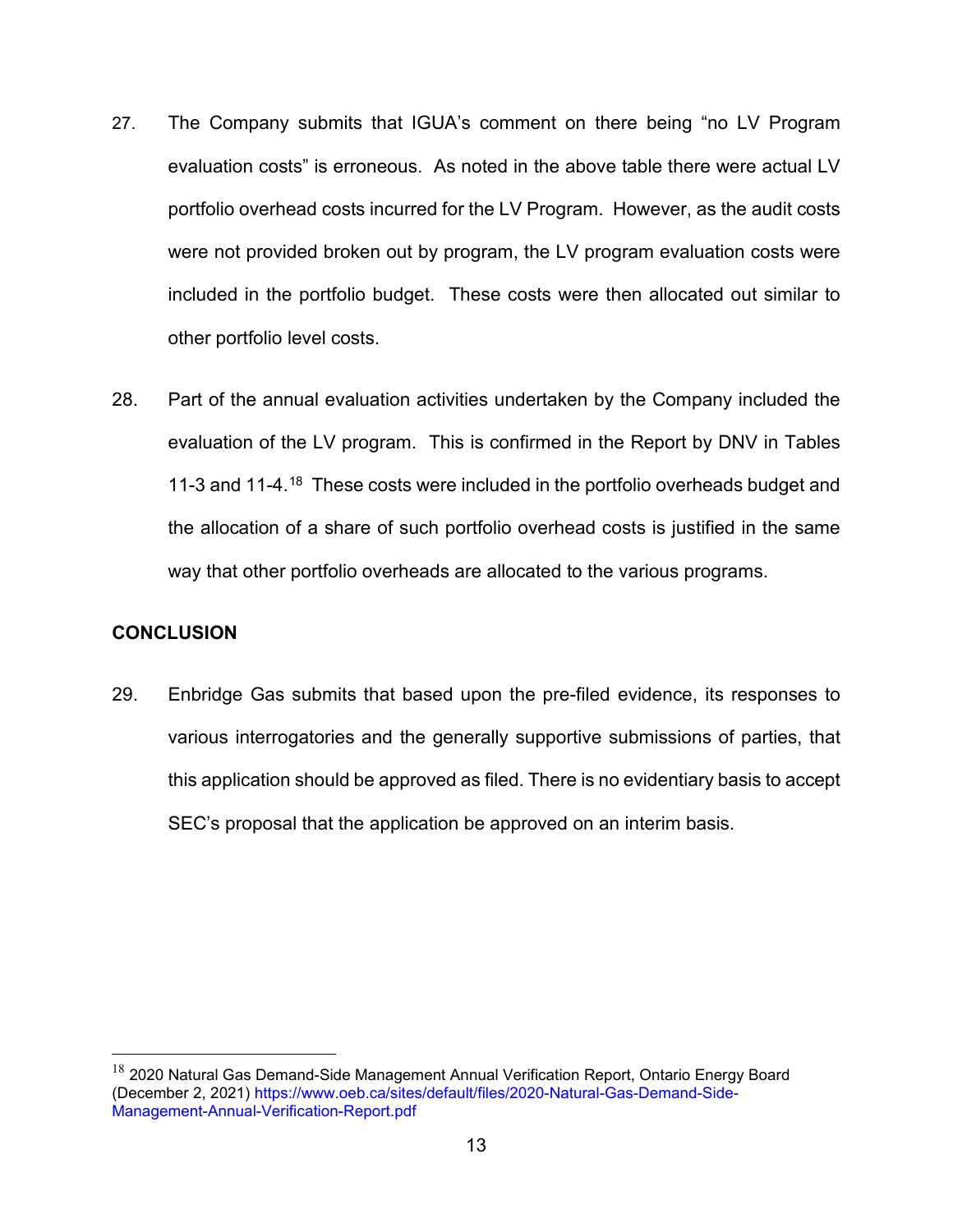## <span id="page-16-0"></span>**RELIEF SOUGHT**

30. Enbridge Gas respectfully seeks approval for the amounts recorded in the following 2020 DSM accounts and for the allocation and disposition of same as proposed.

## **Table 1**

2020 DSM Deferral and Variance Account Balances - EGD Rate Zone

| <b>Account</b>                        | 2020          |
|---------------------------------------|---------------|
| <b>DSM Variance Account</b>           | (\$3,209,223) |
| <b>DSM Incentive Deferral Account</b> | \$3,586,470   |
| <b>LRAM Variance Account</b>          | \$9,404       |
| <b>Total Balance</b>                  | \$386,651     |

## **Table 2**

2020 DSM Deferral and Variance Account Balances - Union Rate Zones **[19](#page-16-1)**

| <b>Account</b>                        | 2020          |
|---------------------------------------|---------------|
| <b>DSM Variance Account</b>           | (\$9,860,959) |
| <b>DSM Incentive Deferral Account</b> | \$2,726,196   |
| LRAM Variance Account <sup>2</sup>    | \$1,130,027   |
| <b>Total Balance</b>                  | (\$6,004,736) |

<span id="page-16-1"></span><sup>19</sup> Ex.A, Tab 3, Schedule 1, page 5, Tables 1 & 2.